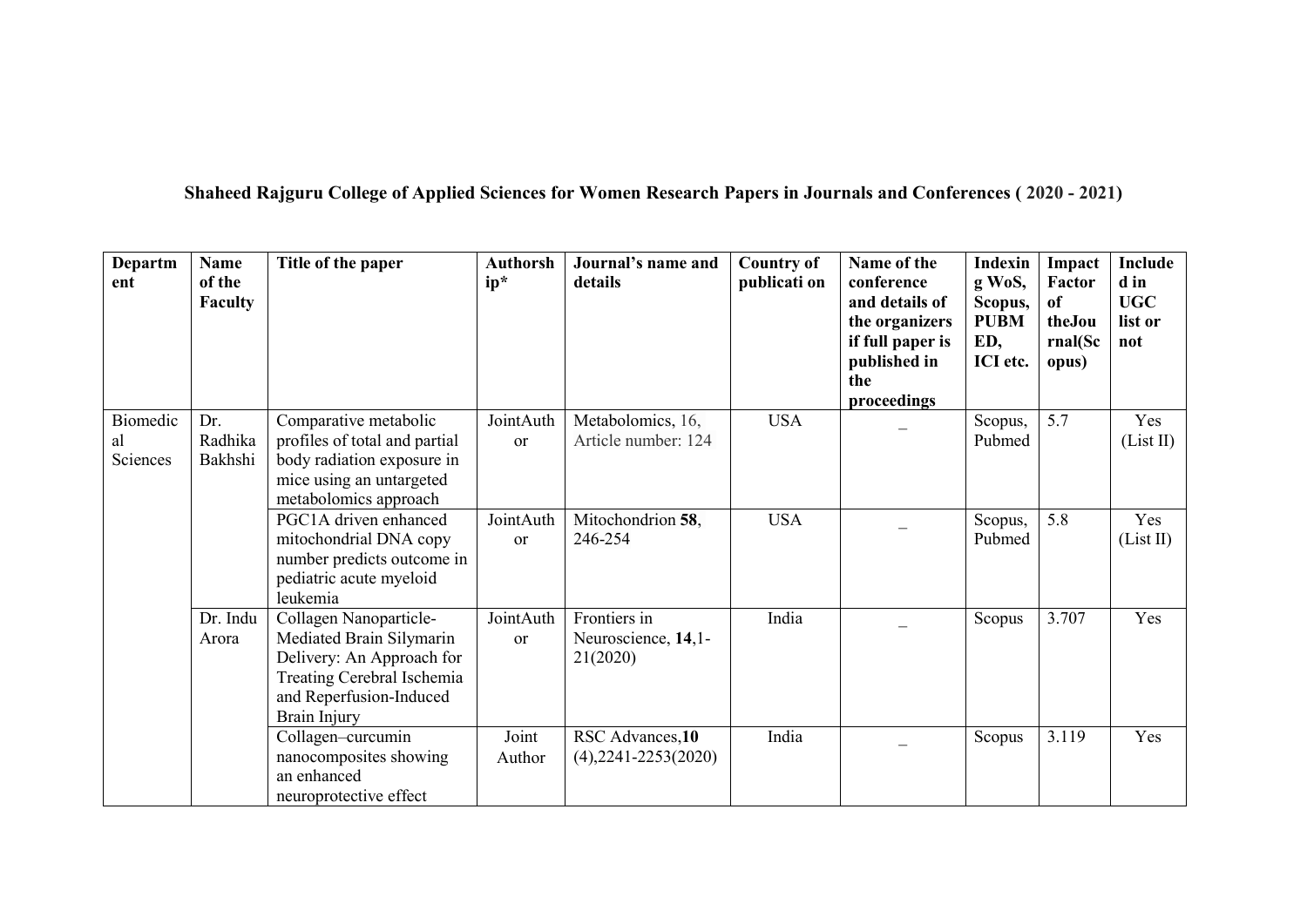|               |                          | against short term focal<br>cerebral ischemia                                                                                                                                          |                                        |                                                                       |             |        |       |                 |
|---------------|--------------------------|----------------------------------------------------------------------------------------------------------------------------------------------------------------------------------------|----------------------------------------|-----------------------------------------------------------------------|-------------|--------|-------|-----------------|
|               |                          | Biofabricated platinum<br>nanoparticles: therapeutic<br>evaluation as a potential<br>nanodrug against breast<br>cancer cells and drug-<br>resistant bacteria                           | Correspon<br>dingAuth<br><sub>or</sub> | RSC Advances, 11,<br>24900-24916(2021)                                | India       | Scopus | 3.119 | Yes             |
|               | Dr.<br>Manisha<br>Khatri | Design, synthesis, ADME<br>prediction and anti-<br>hyperglycemic evaluation<br>of new alkoxyimino-<br>substituted phenyl<br>carboxylic acids as potent<br>alpha-glucosidase inhibitors | Correspon<br>dingAuth<br><b>or</b>     | <b>Chemical Biology</b><br>Letters, 7(4), 207-<br>214(2020)           | India       | Scopus | 4.4   | Yes             |
|               |                          | Nitazoxanide/Camostat<br>combination for COVID-<br>19: An unexplored potential<br>therapy                                                                                              | Correspon<br>dingAuth<br><b>or</b>     | <b>Chemical Biology</b><br>Letters, $7(3)$ , 192-<br>196(2020)        | India       | Scopus | 4.4   | Yes             |
| Chemistr<br>y | Dr<br>Jasjeet<br>Kaur    | Indian tradition of palm<br>print authentication and the<br>globetrotting journey of<br>Kohinoor diamond                                                                               | One of<br>the two<br>authors           | Indian Journal of<br>History of<br>Science, 55(4), 344-<br>3489(2020) | India       |        |       | Yes<br>(List I) |
|               | Dr.<br>Anjeeta<br>Rani   | Insight into the interaction<br>between enzymes and<br>biological buffers enhanced<br>thermal stability of<br>stem bromelain                                                           | Joint<br>Author                        | Journal of molecular<br>liquids, 322, 114526(2)<br>020)               | Netherlands | Scopus | 6.165 | Yes             |
|               |                          | The influence of sodium<br>phosphate buffer on the<br>stability of various proteins:<br>Insights into protein-buffer<br>interactions                                                   | JointAuth<br>or                        | Journal of molecular<br>liquids, 331, 115753(2)<br>021)               | Netherlands | Scopus | 6.165 | Yes             |
|               | Dr Parul                 | Iron oxide nanoparticles                                                                                                                                                               | Joint                                  | Nanomedicine                                                          | India       | Scopus | 5.3   | Yes             |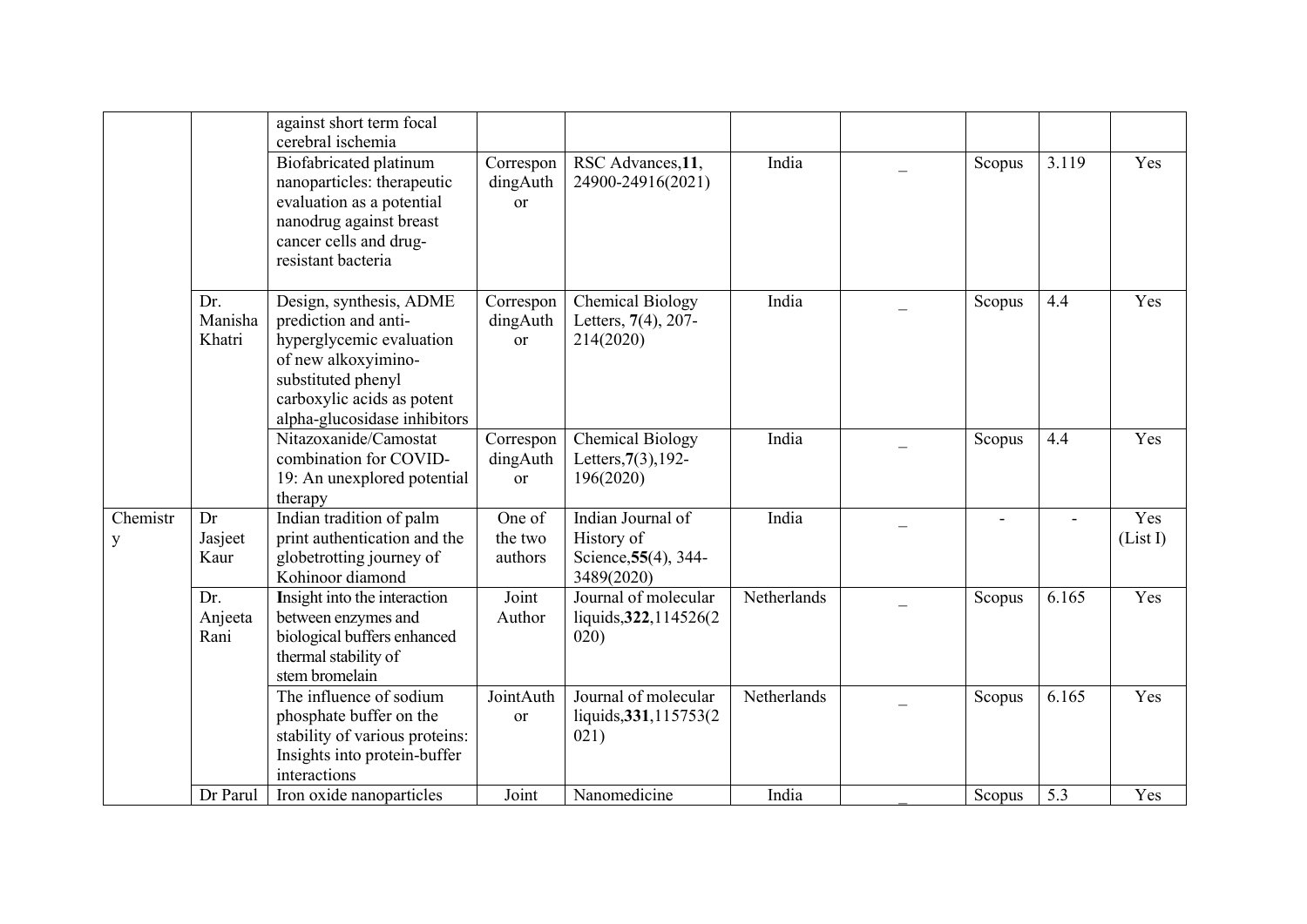|                         |                        | conjugated with<br>organic optical probes for<br>in vivo diagnostic<br>and therapeutic applications                                                | Author                      | $16(11), 943-$<br>962(2021)                                                                                              |                      |                                                                                                               |                                         |                |     |
|-------------------------|------------------------|----------------------------------------------------------------------------------------------------------------------------------------------------|-----------------------------|--------------------------------------------------------------------------------------------------------------------------|----------------------|---------------------------------------------------------------------------------------------------------------|-----------------------------------------|----------------|-----|
|                         |                        | Iron Oxide-Based<br>Magneto-Optical<br>Nanocomposites for In<br>Vivo<br><b>Biomedical Applications</b>                                             | Joint<br>Author             | <b>Biomedicines</b><br>$9(3)$ , 288 (2021)                                                                               | India                |                                                                                                               | Scopus                                  | 5.6            | Yes |
|                         |                        | Fluorescein-entrapped<br>magnetosomes for<br>magnetically assisted<br>photodynamic therapy                                                         | One of<br>the two<br>author | Nanomedicine<br>16(11), 883-894<br>(2021)                                                                                | India                |                                                                                                               | Scopus                                  | 5.3            | Yes |
| Computer<br>Science     | Deepali<br>Bajaj       | A Prescriptive Model for<br>migration to microservices<br>based on SDLC Artifacts                                                                  | Joint<br>Author             | Journal of Web<br><b>Engineering River</b><br>Publishers                                                                 | <b>United States</b> |                                                                                                               | <b>SCIE</b><br>and<br>Scopus<br>Indexed | 0.854          | Yes |
| Electronic<br>${\bf S}$ | Dr.<br>Monika<br>Tyagi | Analytical studies of<br>SWCNTs embedded in<br>nonlinear viscous elastic<br>media and the chaotic<br>effect of its various<br>parameters           | First<br>Author             | <b>International Journal</b><br>of Bifurcation and<br>Chaos in Applied<br>Sciences and<br>Engineering, 31(06),<br>(2021) | Singapore            |                                                                                                               | $\overline{SCI}$                        | 2.86           | Yes |
|                         |                        | Analytical solution of<br>nonlinear forced vibration<br>of the SWNTs embedded in<br>viscous elastic matrix with<br>linear and nonlinear<br>damping | First<br>Author             |                                                                                                                          | <b>USA</b>           | International<br>Conference On<br>Advanced<br>Materials,<br>AIP<br>conference<br>Proceedings,<br>October 2021 |                                         | $\blacksquare$ |     |
|                         | Dr.<br>Manoj           | A Junctionless<br>Accumulation Mode NC-<br>FinFET Gate Underlap                                                                                    | First<br>Author             | <b>IEEE</b> Transaction on<br>Electron Devices,<br>$67(8)$ , 3424 -                                                      | <b>USA</b>           |                                                                                                               | <b>SCI</b>                              | 2.913          | Yes |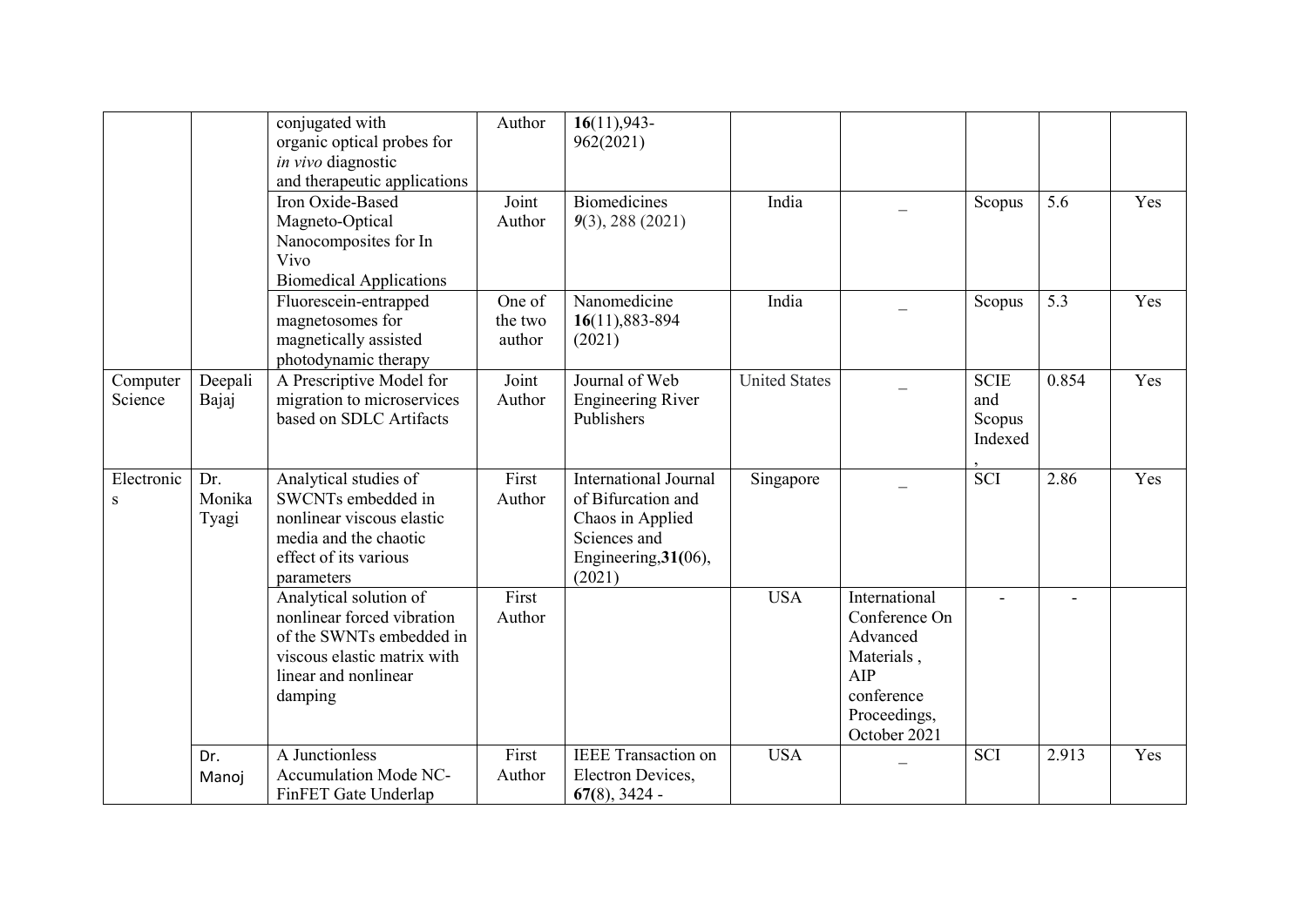| Kumar | Design for Improved<br>Stability and Self-Heating<br>Reduction                                                                                                              |                 | 3430(2020)                                                                                          |            |                                                                                                                                                                  |                          |       |                          |
|-------|-----------------------------------------------------------------------------------------------------------------------------------------------------------------------------|-----------------|-----------------------------------------------------------------------------------------------------|------------|------------------------------------------------------------------------------------------------------------------------------------------------------------------|--------------------------|-------|--------------------------|
|       | Impact of Gamma<br>Radiation on the DC and<br>RF Performance of 10-nm<br><b>Bulk N-channel FinFETs</b>                                                                      | Joint<br>Author | <b>IEEE</b> Transactions<br>on Device and<br>Materials<br>Reliability, 20(4), 760<br>$-766(2020)$ . | <b>USA</b> |                                                                                                                                                                  | <b>SCI</b>               | 1.761 | Yes                      |
|       | Linearity Investigation of<br>Ultra-Low-Power<br><b>Cylindrical SOI Schottky</b><br>Barrier MOSFET for<br>Biomedical and 5G/LTE<br><b>Circuits Application</b>              | Joint<br>Author |                                                                                                     | India      | 4th<br>International<br>Conference on<br>Devices for<br>Integrated<br>Circuits<br>(DevIC 2021),<br>May 19-20,<br>2021. West<br>Bengal, India                     | $\overline{\phantom{0}}$ |       | $\overline{\phantom{0}}$ |
|       | Gate All Around 22nm SOI<br><b>Schottky Barrier MOSFET</b><br>with High ION/IOFF<br><b>Current Ratio for Low</b><br>Power Digital and Analog<br><b>Circuit Applications</b> | Joint<br>Author |                                                                                                     | India      | 8th<br>International<br>Conference on<br>Microelectroni<br>cs, Circuits &<br>Systems,<br>(Micro 2021,<br>May 8th-9th,<br>2021, Kolkata,<br>West Bengal,<br>India | $\overline{\phantom{0}}$ |       | $\overline{\phantom{0}}$ |
|       | Effect of Self-Heating on<br>Linearity of Novel<br>Junctionless Accumulation<br>Mode Negative<br>Capacitance FinFET                                                         | First<br>Author |                                                                                                     | India      | International<br>Conference on<br>Emerging<br>Electronics,<br>(ICEE, Delhi,<br>India),                                                                           |                          |       |                          |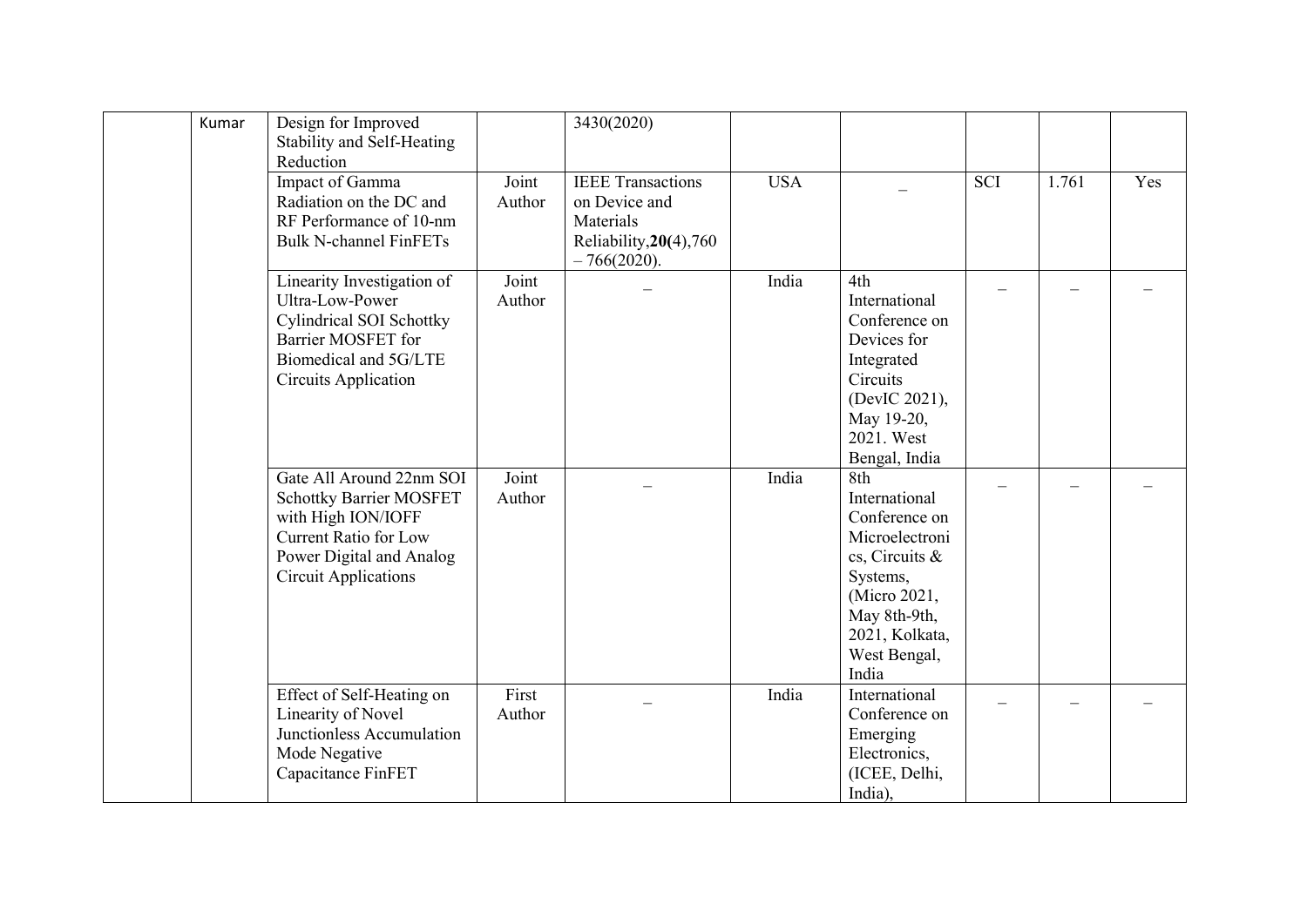|                        |                        |                                                                                                                                                                                                  |                 |                                                                                         |       | November 26-<br>28, 2020.                                                                                           |                      |      |                |
|------------------------|------------------------|--------------------------------------------------------------------------------------------------------------------------------------------------------------------------------------------------|-----------------|-----------------------------------------------------------------------------------------|-------|---------------------------------------------------------------------------------------------------------------------|----------------------|------|----------------|
|                        |                        | Impact of Hot Carrier<br>Injection on Total Ionizing<br>Dose Effect of 10-nm N-<br><b>Channel Bulk FinFETs</b>                                                                                   | Joint<br>Author |                                                                                         | India | International<br>Conference on<br>Emerging<br>Electronics,<br>(ICEE, Delhi,<br>India),<br>November 26-<br>28, 2020. |                      |      |                |
|                        |                        | Modeling of 0.18um RF<br>Bulk and SOI FETs using<br>Industry standard BSIM<br>Models                                                                                                             | Joint<br>Author |                                                                                         | India | International<br>Conference on<br>Emerging<br>Electronics,<br>(ICEE, Delhi,<br>India),<br>November 26-<br>28, 2020. |                      |      |                |
| Food<br>Technolo<br>gy | Dr<br>Ranjana<br>Singh | <b>Utilizing Agricultural</b><br>Waste As Natural<br>Bioabsorbents-A Review.                                                                                                                     | First<br>Author | <b>International Journal</b><br>of Emerging<br>Technologies and<br>Innovative Research. | India |                                                                                                                     | Peer<br>Review<br>ed | 5.87 | N <sub>o</sub> |
|                        |                        | Formulation of Gluten-free<br><b>Bread with Different Levels</b><br>of Hydroxypropyl<br>Methylcellulose, Raw<br>Banana Flour and Proof<br>Time: Modelling,<br>Proximate and Sensory<br>Analyses" | Joint<br>Author | <b>Plant Archieves</b>                                                                  | India |                                                                                                                     | Peer<br>Review<br>ed |      | N <sub>o</sub> |
|                        |                        | Bioplastics : Scope &<br>Extent of Use in Food<br>Industry-A Review                                                                                                                              | Joint<br>Author | <b>International Journal</b><br>of Emerging<br>Technologies and<br>Innovative Research. | India |                                                                                                                     | Peer<br>Review<br>ed | 5.87 | N <sub>o</sub> |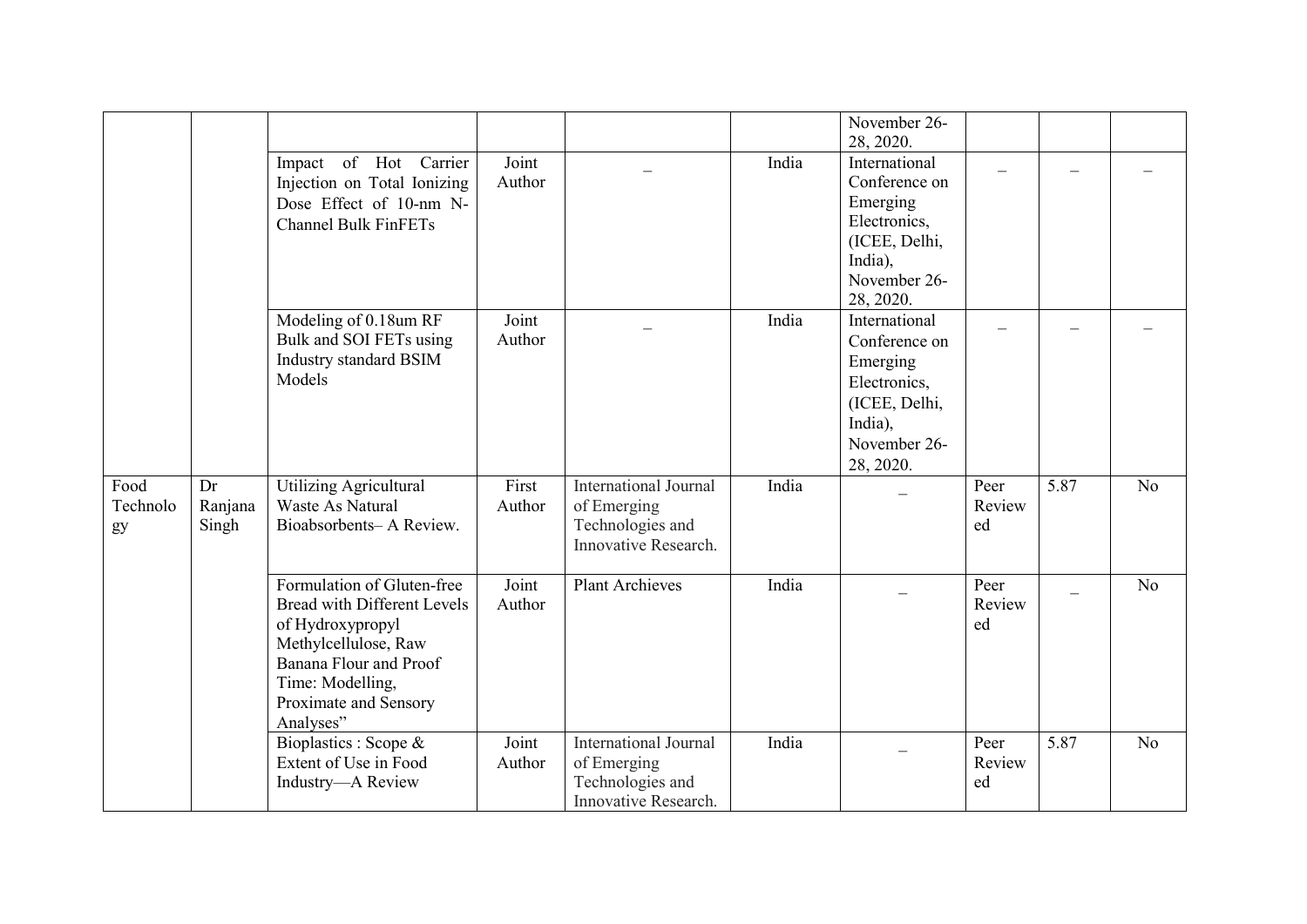|                     | Dr<br>Twinkle<br>Kumar<br>Sahchan | <b>Utilizing Agricultural</b><br><b>Waste As Natural</b><br>Bioabsorbents-A Review.                                                                                                      | Joint<br>Author             | Journal of Emerging<br>Technologies and<br>Innovative Research.                                              | India |           | Peer<br>Review<br>ed                     | 5.87  | N <sub>o</sub> |
|---------------------|-----------------------------------|------------------------------------------------------------------------------------------------------------------------------------------------------------------------------------------|-----------------------------|--------------------------------------------------------------------------------------------------------------|-------|-----------|------------------------------------------|-------|----------------|
|                     | Dr. Jyoti<br>Nishad               | Ultrasound-assisted<br>development of stable<br>grapefruit peel<br>polyphenolic nano-<br>emulsion: Optimization and<br>application in improving<br>oxidative stability of<br>mustard oil | First<br>Author             | Food Chemistry                                                                                               | India |           | Peer<br>Review<br>ed<br>(WoS,<br>Scopus) | 7.514 | Yes            |
| Instrumen<br>tation | Dr.<br>Sneha<br>Kabra             | Performance Analysis and<br>Optimization of Under-<br>Gate Dielectric Modulated<br>JunctionlessFinFET<br>Biosensor                                                                       | Correspon<br>ding<br>Author | <b>IEEE</b> Sensors<br>Journal, 21(17),<br>$18897 - 18904$<br>$(2021)$ DOI: $10.1109/$<br>JSEN.2021.3090263  | India | NA        | Scopus                                   | 3.301 | Yes            |
|                     |                                   | Open gate AlGaN/GaN<br><b>HEMT</b> biosensor:<br>Sensitivity analysis and<br>optimization                                                                                                | Correspon<br>ding<br>Author | Superlattices and<br>Microstructures, 156,<br>106968(2021)                                                   | India | NA        | Scopus                                   | 2.658 | Yes            |
|                     |                                   | Performance Investigation<br>of Novel Pt/Pd-<br>$SiO2$ Junctionless Fin FET as<br>a High Sensitive Hydrogen<br>Gas Sensor for Industrial<br>Applications                                 | Correspon<br>ding<br>Author | <b>IEEE</b> Sensors<br>Journal, 21(12),<br>$13356 - 13363(2021)$<br>DOI: 10.1109/JSEN.<br>2021.3067801       | India | <b>NA</b> | Scopus                                   | 3.301 | Yes            |
|                     |                                   | Analytical Modeling and<br>Simulation of AlGaN/GaN<br>MOS-HEMT for High<br>Sensitive pH Sensor                                                                                           | Correspon<br>ding<br>Author | <b>IEEE</b> Sensors<br>Journal, 21(12), 12998<br>$-13005(2021)$<br><b>DOI:</b> 10.1109/JSEN<br>.2021.3069243 | India | <b>NA</b> | Scopus                                   | 3.301 | Yes            |
|                     |                                   | Dielectric Separated                                                                                                                                                                     | Correspon                   | <b>IEEE</b> Transactions                                                                                     | India | <b>NA</b> | Scopus                                   | 2.57  | Yes            |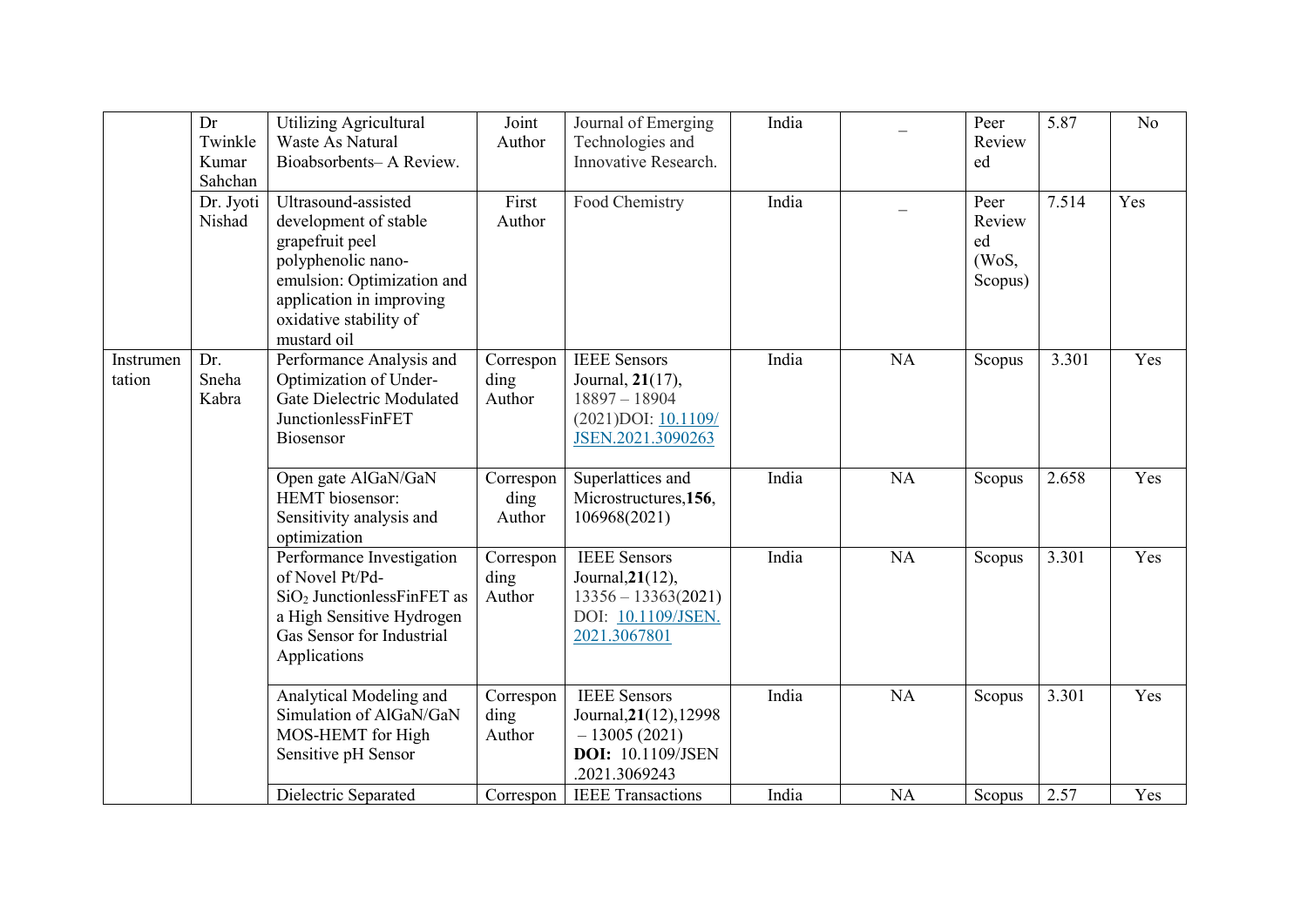|                         | <b>Independent Gates</b><br>Junctionless Transistor<br>(DSIG-JLT) For Highly<br>Scaled Digital Logic<br>Implementation                                                               | $\overline{d}$ ing<br>Author | on Nanotechnology,<br>$20, 262 - 269(2021)$<br><b>DOI: 10.1109/TNAN</b><br>O.2021.3066814                     |       |           |        |       |     |
|-------------------------|--------------------------------------------------------------------------------------------------------------------------------------------------------------------------------------|------------------------------|---------------------------------------------------------------------------------------------------------------|-------|-----------|--------|-------|-----|
| Dr.<br>Yogesh<br>Pratap | Performance Analysis and<br>Optimization of Under-<br>Gate Dielectric Modulated<br>JunctionlessFinFET<br>Biosensor                                                                   | Joint<br>Author              | <b>IEEE</b> Sensors<br>Journal, 21(17),<br>$18897 - 18904(2021)$<br>DOI: 10.1109/JSEN.<br>2021.3090263        | India | NA        | Scopus | 3.301 | Yes |
|                         | Open gate AlGaN/GaN<br>HEMT biosensor:<br>Sensitivity analysis and<br>optimization                                                                                                   | Joint<br>Author              | Superlattices and<br>Microstructures,<br>156,106968(2021)                                                     | India | NA        | Scopus | 2.658 | Yes |
|                         | Performance Investigation<br>of Novel Pt/Pd-<br>$SiO2$ Junctionless Fin FET as<br>a High Sensitive Hydrogen<br>Gas Sensor for Industrial<br>Applications                             | Joint<br>Author              | <b>IEEE</b> Sensors<br>Journal 21(12),<br>$13356 - 13363(2021)$<br>DOI: 10.1109/JSEN.<br>2021.3067801         | India | NA        | Scopus | 3.301 | Yes |
|                         | Analytical Modeling and<br>Simulation of AlGaN/GaN<br>MOS-HEMT for High<br>Sensitive pH Sensor                                                                                       | Joint<br>Author              | <b>IEEE</b> Sensors<br>Journal, 21(12),<br>$12998 - 13005(2021)$<br><b>DOI:</b> 10.1109/JSEN<br>.2021.3069243 | India | <b>NA</b> | Scopus | 3.301 | Yes |
|                         | Performance evaluation of<br>dielectric modulation and<br>metalloid T-shaped<br>source/drain on gate-all-<br>around junctionless<br>transistor for improved<br>analog/RF application | First<br>Author              | Journal of Materials<br>Science: Materials in<br>Electronics, 32, 1094<br>$3-10950(2021)$                     | India | NA        | Scopus | 2.478 | Yes |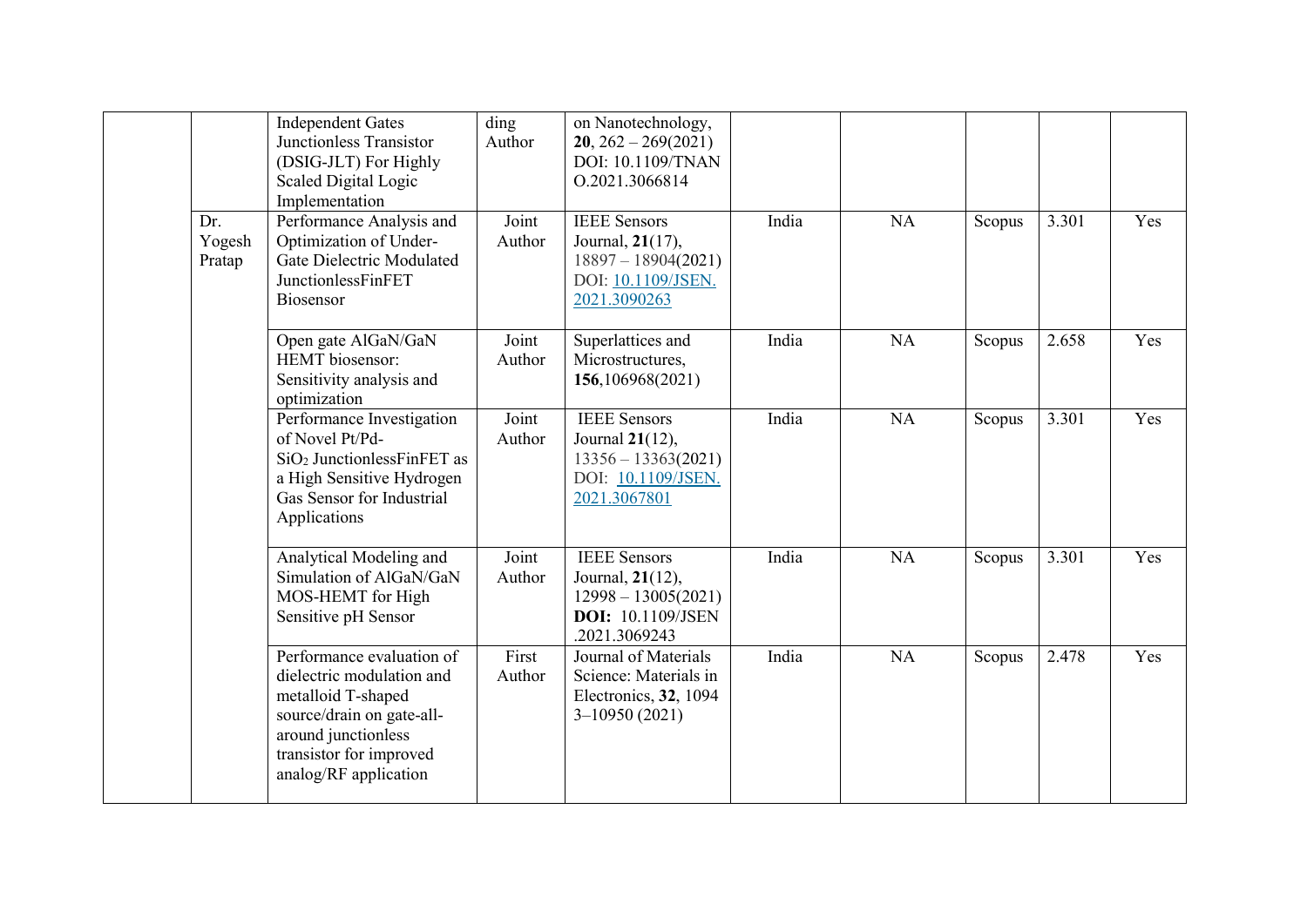|                        | Dielectric Separated<br><b>Independent Gates</b><br>Junctionless Transistor<br>(DSIG-JLT) For Highly<br>Scaled Digital Logic<br>Implementation           | Joint<br>Author | <b>IEEE</b> Transactions<br><sub>on</sub><br>Nanotechnology, 20,<br>$262 - 269(2021)$<br>DOI: 10.1109/TNAN<br>O.2021.3066814 | India | NA                                                                                                                                                     | Scopus                | 2.57  | Yes |
|------------------------|----------------------------------------------------------------------------------------------------------------------------------------------------------|-----------------|------------------------------------------------------------------------------------------------------------------------------|-------|--------------------------------------------------------------------------------------------------------------------------------------------------------|-----------------------|-------|-----|
| Ms.<br>Himani<br>Dua   | Performance Analysis and<br>Optimization of Under-<br>Gate Dielectric Modulated<br>JunctionlessFinFET<br>Biosensor                                       | First<br>Author | <b>IEEE</b> Sensors<br>Journal, 21(17),<br>$18897 - 18904(2021)$<br><b>DOI:</b> 10.1109/JSEN.<br>2021.3090263                | India | NA                                                                                                                                                     | Scopus                | 3.301 | Yes |
|                        | Performance Investigation<br>of Novel Pt/Pd-<br>$SiO2$ Junctionless Fin FET as<br>a High Sensitive Hydrogen<br>Gas Sensor for Industrial<br>Applications | First<br>Author | <b>IEEE</b> Sensors<br>Journal, 21(12),<br>$13356 - 13363(2021)$<br><b>DOI:</b> 10.1109/JSEN<br>.2021.3067801                | India | NA                                                                                                                                                     | Scopus                | 3.301 | Yes |
| Ms.Neh<br>a Garg       | Dielectric Separated<br><b>Independent Gates</b><br>Junctionless Transistor<br>(DSIG-JLT) For Highly<br>Scaled Digital Logic<br>Implementation           | First<br>Author | <b>IEEE</b> Transactions<br>on Nanotechnology,<br>$20, 262 - 269(2021)$<br>DOI: 10.1109/TNAN<br>O.2021.3066814               | India | NA                                                                                                                                                     | Scopus                | 2.57  | Yes |
| Ms.<br>Reshma<br>Sinha | A Study on Low Power<br>Spintronics                                                                                                                      | First<br>Author | NA                                                                                                                           | India | <b>IEEE</b><br>International<br>Conference on<br>Advances in<br>Computing,<br>Communicatio<br>n and Materials<br>(ICACCM),<br>2020, 21-22<br>Aug. 2020 | <b>IEEE</b><br>Xplore | NA    | Yes |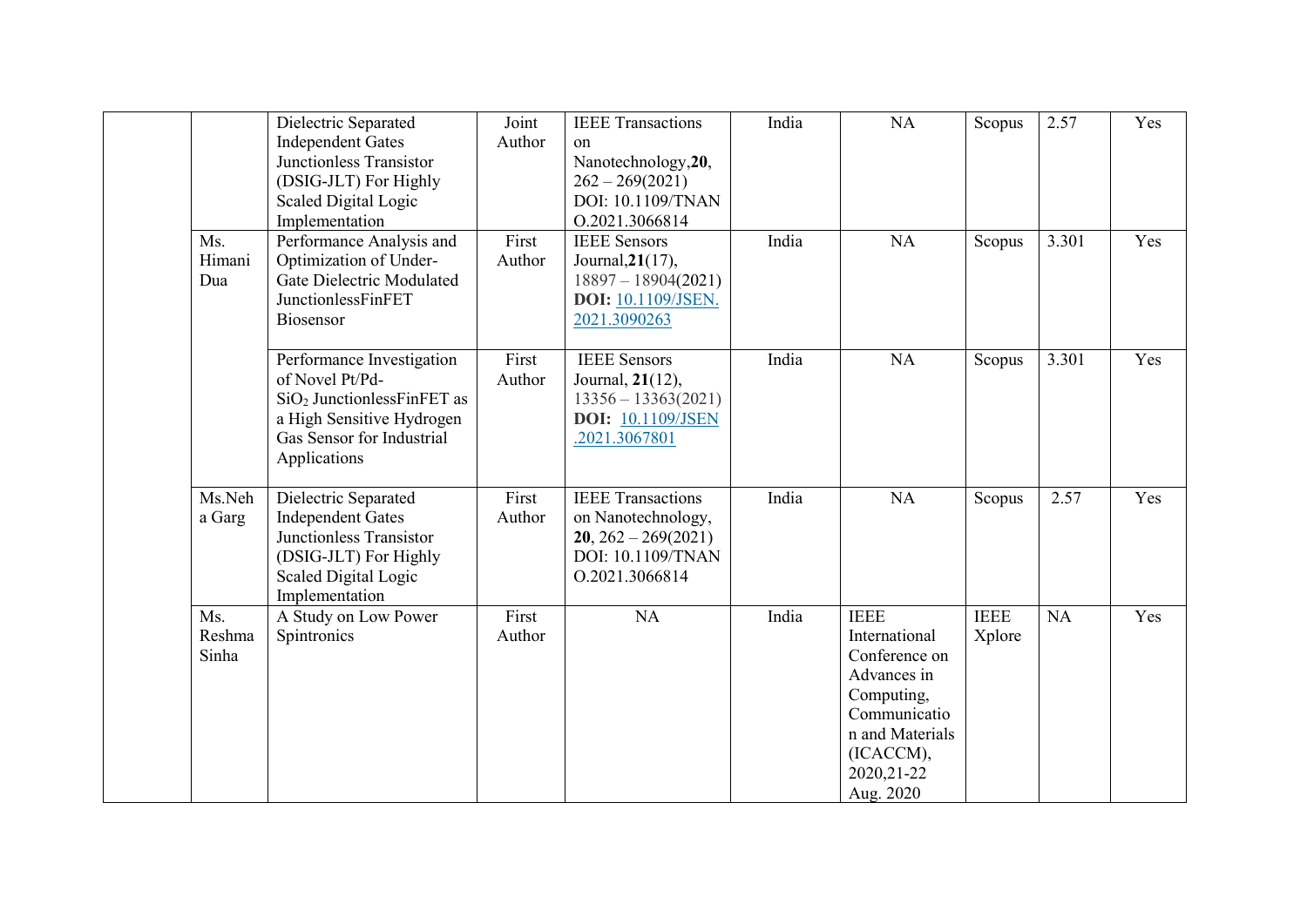|                  |                                 |                                                                                                                            |                              |                                                                                                                   |                    | Dehradun,<br>Indiadoi:<br>10.1109/ICAC<br>CM50413.2020<br>.9213013 |                           |                |                          |
|------------------|---------------------------------|----------------------------------------------------------------------------------------------------------------------------|------------------------------|-------------------------------------------------------------------------------------------------------------------|--------------------|--------------------------------------------------------------------|---------------------------|----------------|--------------------------|
| Maths            | Dr.<br>Shalu<br>Sharma          | "BLOCK SEQUENCES<br>OF RETRO BANACH<br><b>FRAMES</b>                                                                       | Correspo<br>nding<br>Author  | Poincare Journal of<br>Analysis<br>&Applications.ISSN<br>2349-6789                                                | India              |                                                                    | Scopus                    | 0.32           | Yes                      |
|                  | Dr.<br>Ritika<br>Chopra         | An Efficient Algorithm to<br>Solve Transshipment<br>Problem<br>in Uncertain Environment                                    | Joint<br>Author              | <b>International Journal</b><br>of fuzzy systems<br>ISSN: 1562-2479                                               | Taiwan             |                                                                    | Scopus,<br><b>SCI</b>     | 4.5            | Yes                      |
|                  | Dr.<br>Yashi                    | A fractional order HIV-TB<br>co-infection model in the<br>presence of exogenous<br>reinfection and recurrent<br>TB         | Joint<br>Author              | Nonlinear Dynamics:<br>An International<br>Journal of Nonlinear<br>Dynamics and Chaos<br>in Engineering<br>System | Switzerland        |                                                                    | Scopus,<br>SCI,<br>Pubmed | 5.2            | Yes                      |
|                  | Dr.<br>Shivam<br>Kumar<br>Singh | H-Toeplitz Operators on<br>the Bergman Space                                                                               | One of<br>the two<br>authors | Bulletin of the<br>Korean<br>Mathematical<br>Society                                                              | Korea              |                                                                    | Scopus,<br><b>WoS</b>     | 0.502          | Yes                      |
| Microbiol<br>ogy | Dr.<br>Rekha<br>Mehrotr<br>a    | Synthesis of silver<br>nanoparticles utilizing<br>various biological systems:<br>mechanisms and<br>applications-a review." | Joint<br>Author              | Progress in<br>Biomaterials,<br>Springer Nature 1-<br>15(2020)                                                    | Switzerland,<br>AG |                                                                    | Pubmed                    | $\blacksquare$ | $\overline{\phantom{a}}$ |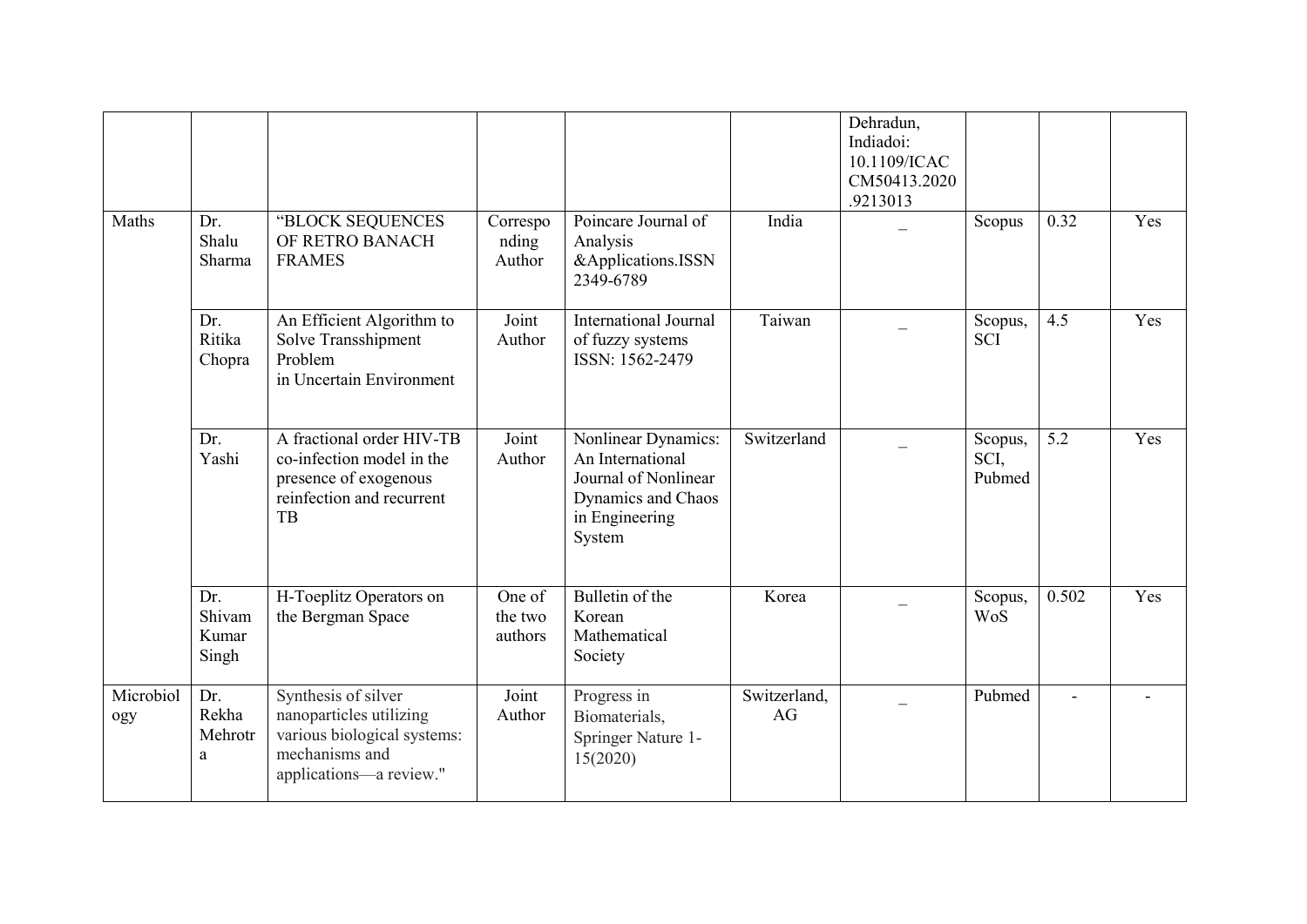|                          | Psychobiotics: The Next-<br>Generation Probiotics for<br>the Brain.                                                                                                   | Joint<br>Author             | Current<br>Microbiology (2021).<br>https://doi.org/10.100<br>7/s00284-020-02289-<br>5 | Switzerland,<br>AG  | Pubmed                                       | 2.18    |                          |
|--------------------------|-----------------------------------------------------------------------------------------------------------------------------------------------------------------------|-----------------------------|---------------------------------------------------------------------------------------|---------------------|----------------------------------------------|---------|--------------------------|
| Dr.<br>Richa<br>Sharma   | Psychobiotics: The Next-<br>Generation Probiotics for<br>the Brain.                                                                                                   | Joint<br>Author             | Current<br>Microbiology (2021).<br>https://doi.org/10.100<br>7/s00284-020-02289-      | Switzerland,<br>AG  | Pubmed                                       | 2.18    |                          |
| Ms.<br>Aarti<br>Yadav    | DNA replication protein<br>Cdc45 directly interacts<br>with PCNA via its PIP box<br>in Leishmania donovani<br>and the Cdc45 PIP box is<br>essential for cell survival | First<br>Author             | PLoS Pathogen,<br>10.1371, 1(26),<br>1553-7374(2020).                                 | India               | Pubmed                                       | $5 - 7$ | $\blacksquare$           |
|                          | <b>Current and Prospective</b><br>Therapeutic Regimens for<br>SARS-CoV-2: Review on<br>Modern Medicine and<br>Alternate Therapies                                     | Joint<br>Author             | Acta Scientific<br>Microbiology, 4, 1-<br>17(2021), ISSN:<br>2581-3226                | India               | CrossR<br>ef                                 | $1-2$   | $\overline{\phantom{a}}$ |
| Dr.<br>Yamini<br>Agrawal | DNA Barcoding for<br>Identification and Detection<br>of Species                                                                                                       | Correspo<br>nding<br>Author | Letters in Applied<br>NanoBioscience,<br>$11(2)$ , 3542 –<br>3548(2021)               | Romania<br>(Europe) | CrossR<br>$\mathsf{ef}$<br>-Scilit<br>(MDPI) |         |                          |
|                          | Review on Bioremediation<br>of Metal Contaminated<br>Soils                                                                                                            | First<br>author             | Journal of<br>Bioremediation &<br>Biodegradation,<br>11:469(2020)                     | Romania<br>(Europe) | ICI,<br>Publons                              | 2.01    | $\overline{a}$           |
|                          | Morphological importance<br>of nanoparticles and its<br>applications                                                                                                  | Joint<br>Author             | Plant Cell<br>Biotechnology and<br>Molecular Biology,<br>$22(41-42), 139-$            | India               | ICI,<br>Publons                              |         | Yes                      |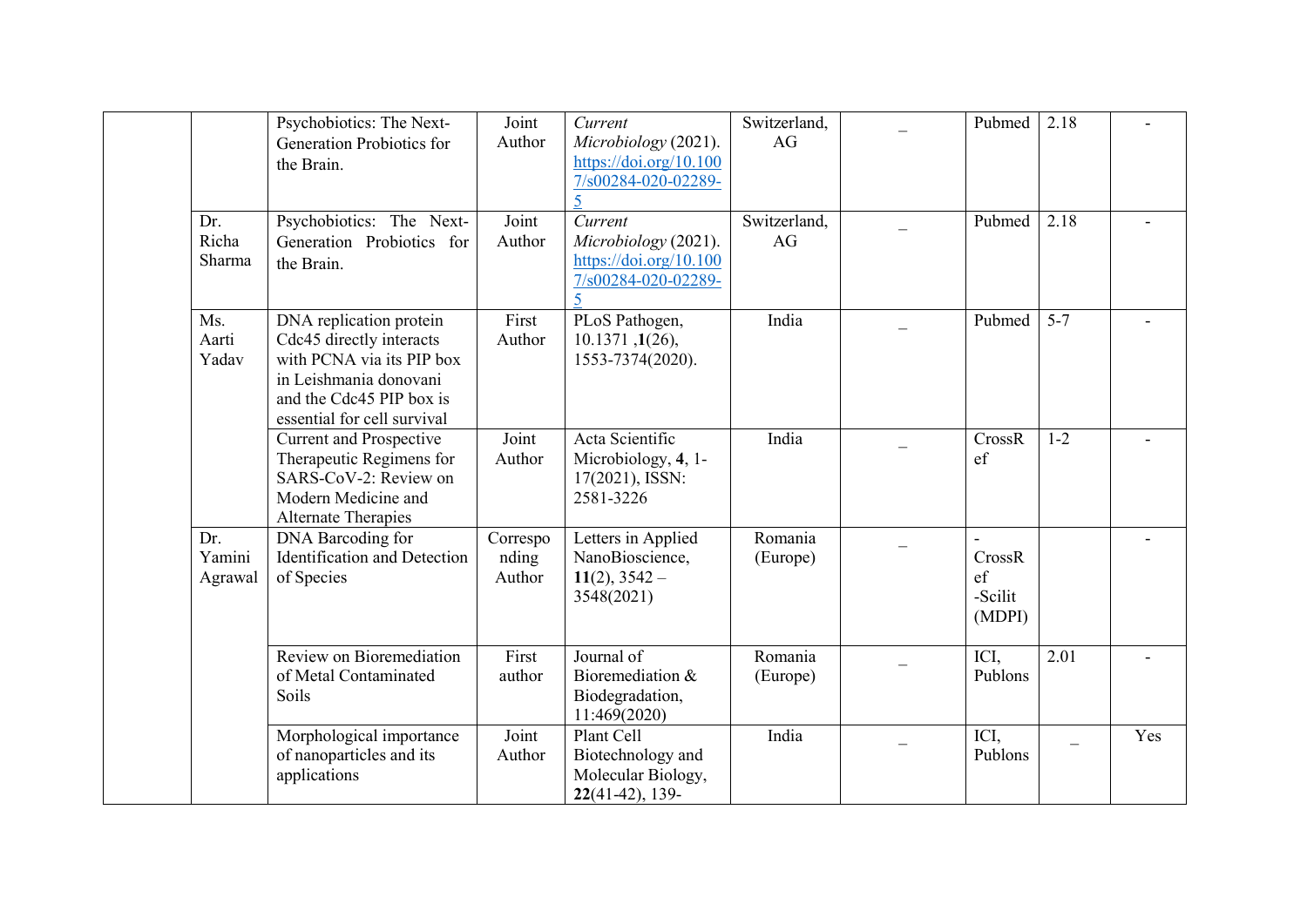|         |                      | Silver nanoparticles for<br>enhanced dye degradation                                                                                      | Joint<br>Author              | 153(2021)<br>Current Research in<br>Green and<br>Sustainable<br>Chemistry, 4, 100132<br>(2021) | UK         | Scopus                  |       |     |
|---------|----------------------|-------------------------------------------------------------------------------------------------------------------------------------------|------------------------------|------------------------------------------------------------------------------------------------|------------|-------------------------|-------|-----|
|         |                      | Correlation of spore count<br>and root colonization by<br>arbuscular mycorrhizal<br>fungi in nickel<br>contaminated soils                 | Joint<br>author              | Asian Journal of<br>Research in Biology<br>$4(1), 16 - 23(2021)$                               | India      | ICI,<br>Publons         |       | Yes |
|         |                      | Plants useful for<br>phytoremediation of soil<br>and water in India                                                                       | Joint<br>author              | Asian Journal of<br>Plant and Soil<br>Sciences, 6(3), 1-<br>$8(2021)$ .                        | India      | ICI,<br>Publons         |       | Yes |
| Physics | Dr<br>Ashok<br>Kumar | Impact of infrared radiation<br>on track etching parameters<br>of Lexan track detector to<br>ssion fragments from 252Cf<br>source         | One of<br>the two<br>Authors | Nuclear Inst. and<br>Methods in Physics<br>Research B                                          | Netherland | Scopus,<br>WOS,         | 1.377 | Yes |
|         |                      | Effects of He-Ne laser on<br>etching parameters of lexan<br>(polycarbonate) plastic<br>track detector irradiated<br>with fssion fragments | Correspon<br>ding<br>Author  | Radiation<br>Measurements                                                                      | England    | WoS,<br>Scopus          | 1.898 | Yes |
|         | Dr Amit<br>Kumar     | Evolution of Structure,<br>Magnetism and Critical<br>Behaviour of<br>Nanocrystalline BaCo1-<br>yMnyO3- $\delta$ (0.1 ≤ y ≤ 0.3)           | Joint<br>Author              | Journal of<br>Superconductivity<br>and Novel<br>Magnetism                                      | <b>USA</b> | Scopus,<br>SCI,<br>WOS, | 1.312 | Yes |
|         |                      | Magnetic and<br><b>Magnetocaloric Properties</b>                                                                                          | Joint<br>Author              | <b>AIP</b> Advances                                                                            | <b>USA</b> | <b>WOS</b>              | 1.337 | Yes |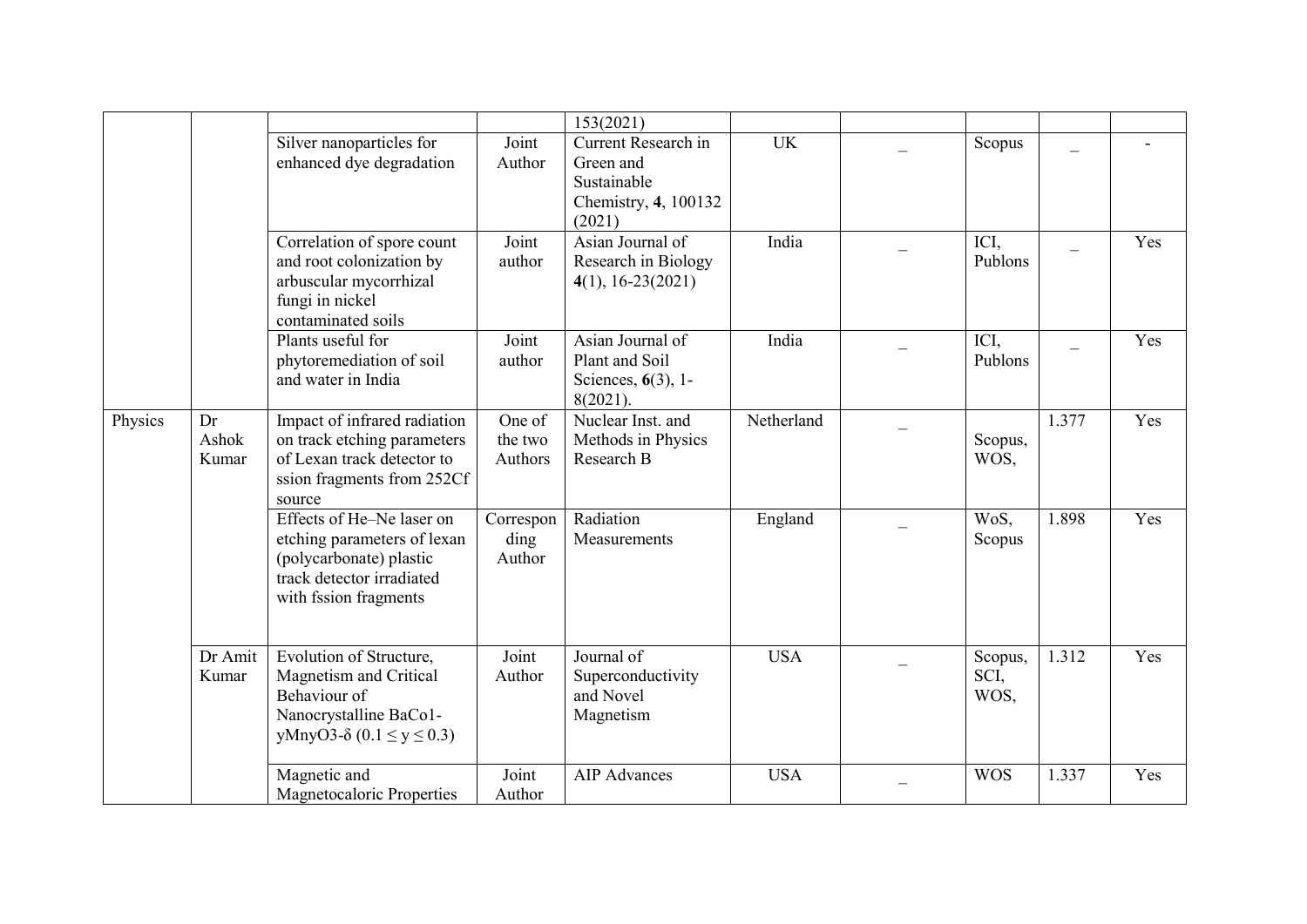|                   |                                  | of the nanocrystalline<br>Pr0.7Ba0.2Ca0.1MnO3<br>Sample                                                         |                              |                                                                                                                                          |       |                                                                             |                                                            |                |
|-------------------|----------------------------------|-----------------------------------------------------------------------------------------------------------------|------------------------------|------------------------------------------------------------------------------------------------------------------------------------------|-------|-----------------------------------------------------------------------------|------------------------------------------------------------|----------------|
| Psycholo<br>gy    | Dr.<br>Komal<br>Chandir<br>amani | Negative effects of "work<br>from home" culture during<br>the coronavirus pandemic:<br>a gender-based study.    | Joint<br>Author              | <b>International Journal</b><br>of Indian<br>Psychology, 9(1),<br>1232-1246.<br>DIP:18.01.129/20210<br>901,<br>DOI:10.25215/0901.<br>129 | India | Crossre<br>f,<br>Indian<br>Psychol<br>ogical<br>Associa<br>tion, J-<br>Gate | $\overline{4}$<br>(Based<br>on<br>Researc<br>hBib<br>(ARI) | N <sub>o</sub> |
|                   |                                  | <b>Exploring Trivialisation of</b><br>Mental Health Issues using<br>Internet Memes in Young<br>Adults.          | Joint<br>Author              | Journal of Indian<br>Psychology, 9(2),<br>868-881.<br>DIP:18.01.091.20210<br>902,<br>DOI:10.25215/0902.<br>091                           | India | Crossre<br>f,<br>Indian<br>Psychol<br>ogical<br>Associa<br>tion, J-<br>Gate | 4.0<br>(Based<br>on<br>Researc<br>hBib<br>(ARI)            | N <sub>o</sub> |
|                   |                                  | Impact of identity process<br>on psychological well-<br>being of adolescents                                    | Joint<br>Author              | Journal of Indian<br>Psychology, 9(1)<br>DIP:<br>18.01.082/20210901,<br>DOI:<br>10.25215/0901.082,                                       | India | Crossre<br>f,<br>Indian<br>Psychol<br>ogical<br>Associa<br>tion, J-<br>Gate | 4.0<br>(Based<br>on<br>Researc<br>hBib<br>(ARI))           | N <sub>o</sub> |
| <b>Statistics</b> | Dr.<br>Deepa                     | Forecasting and Modeling<br>Monthly Rainfall in<br>Bengaluru, India: An<br>Application of Time Series<br>Models | One of<br>the two<br>Authors | <b>International Journal</b><br>of Scientific<br>Research<br>in Mathematical and<br><b>Statistical Sciences</b>                          | India | h-Index                                                                     | 1.021                                                      | N <sub>o</sub> |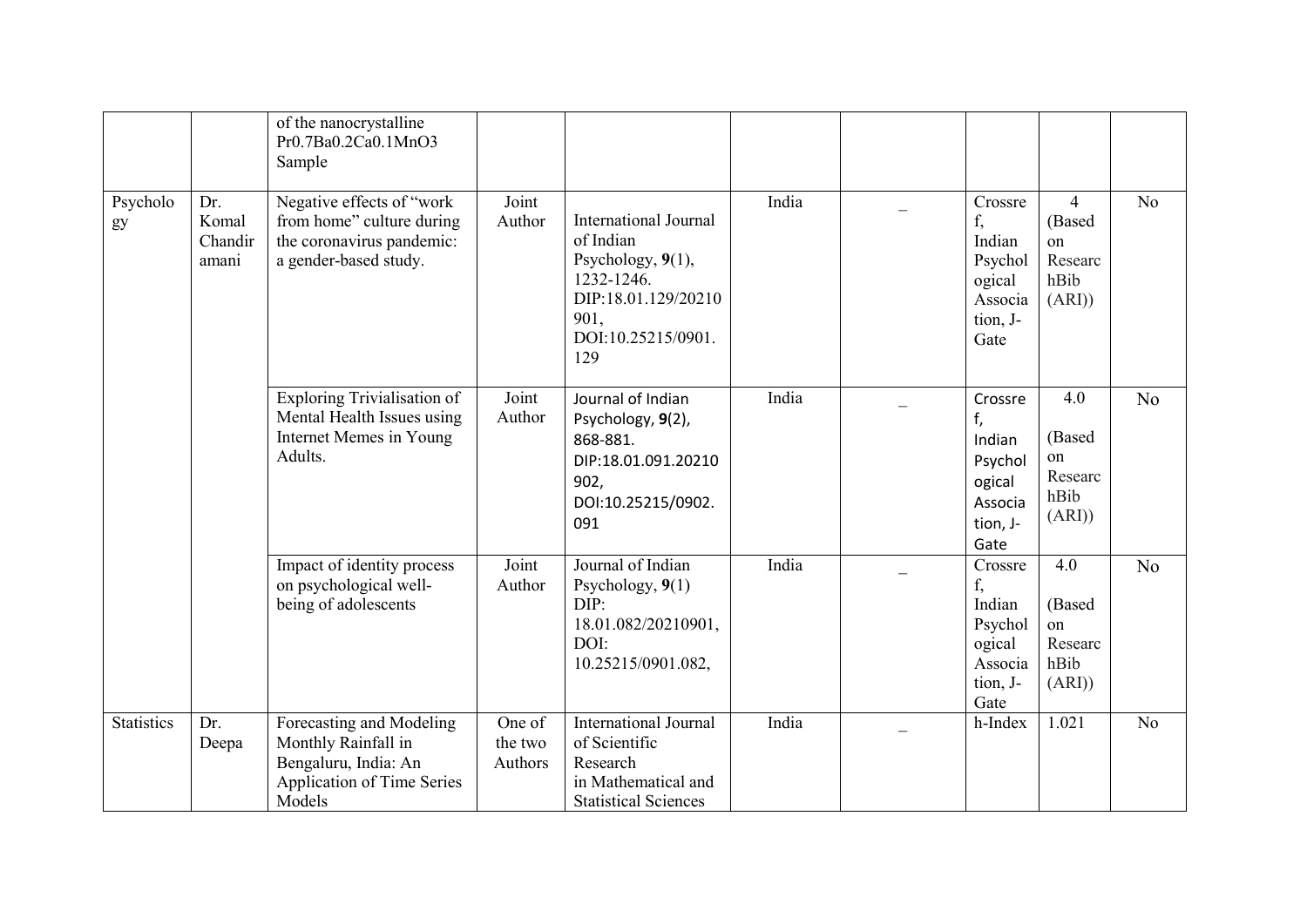|                  |                          |                                                                                                                                          |                              | (IJSRMSS)                                                             |             |                          |                                                       |                          |           |
|------------------|--------------------------|------------------------------------------------------------------------------------------------------------------------------------------|------------------------------|-----------------------------------------------------------------------|-------------|--------------------------|-------------------------------------------------------|--------------------------|-----------|
|                  | Dr.<br>Sandeep<br>Mishra | <b>Generalized Bayes</b><br>estimation for a SAR model<br>with Linear restrictions<br><b>Binding a Coefficients</b>                      | One of<br>the two<br>Authors | Communications for<br>a Statistical<br>Applications and<br>Methods    | South Korea |                          | h-Index                                               | 0.57                     | No        |
|                  |                          | <b>Generalized Bayes</b><br>estimation for Spatial<br>Durbin Model (Accepted)                                                            | Joint<br>Author              | Journal of<br>Quantitative<br>Economics                               | Switzerland |                          | Scopus                                                | 2.45                     | Yes       |
|                  |                          | Approximate estimation of<br>the parameters of Johnson<br>Sb Distribution                                                                | Joint<br>Author              | <b>International Journal</b><br>of Advanced Science<br>and Technology | Australia   |                          | Scopus                                                | O.41                     | Yes       |
| Biochemi<br>stry | Dr.<br>Bhawan<br>a       | The role of serotonin and<br>diet in the prevalence of<br>irritable bowel syndrome: a<br>systematic review                               | Correspon<br>ding<br>Author  | Translational<br>Medicine<br>Communications<br>6(1), (2021)           |             |                          | <b>WOS</b><br>and<br><b>PUBM</b><br>ED in<br>process. | $\overline{\phantom{0}}$ | No        |
| Library          | Dr.<br>Projes<br>Roy     | Evaluative Study of<br>Public Library<br><b>Infrastructure for Adult</b><br>Literacy initiative in<br>Delhi                              | One of<br>Two<br>Authors     | Library Philosophy<br>and Practice                                    | <b>USA</b>  |                          | Scopus                                                | 0.356                    | Yes       |
|                  |                          | An analytical study of<br>web enabled information<br>services through web<br>sites in University<br>Libraries of Delhi and<br><b>NCR</b> | Joint<br>Author              | <b>IME</b> Journal                                                    | India       | $\overline{\phantom{0}}$ |                                                       | $\overline{\phantom{0}}$ | <b>NA</b> |
|                  |                          | User awareness of ICT<br>enabled information<br>services: a comparative<br>study of university<br>libraries of Delhi and                 | Joint<br>Author              | Library Herald                                                        | India       | $\blacksquare$           | Scopus                                                | 5.485                    | Yes       |